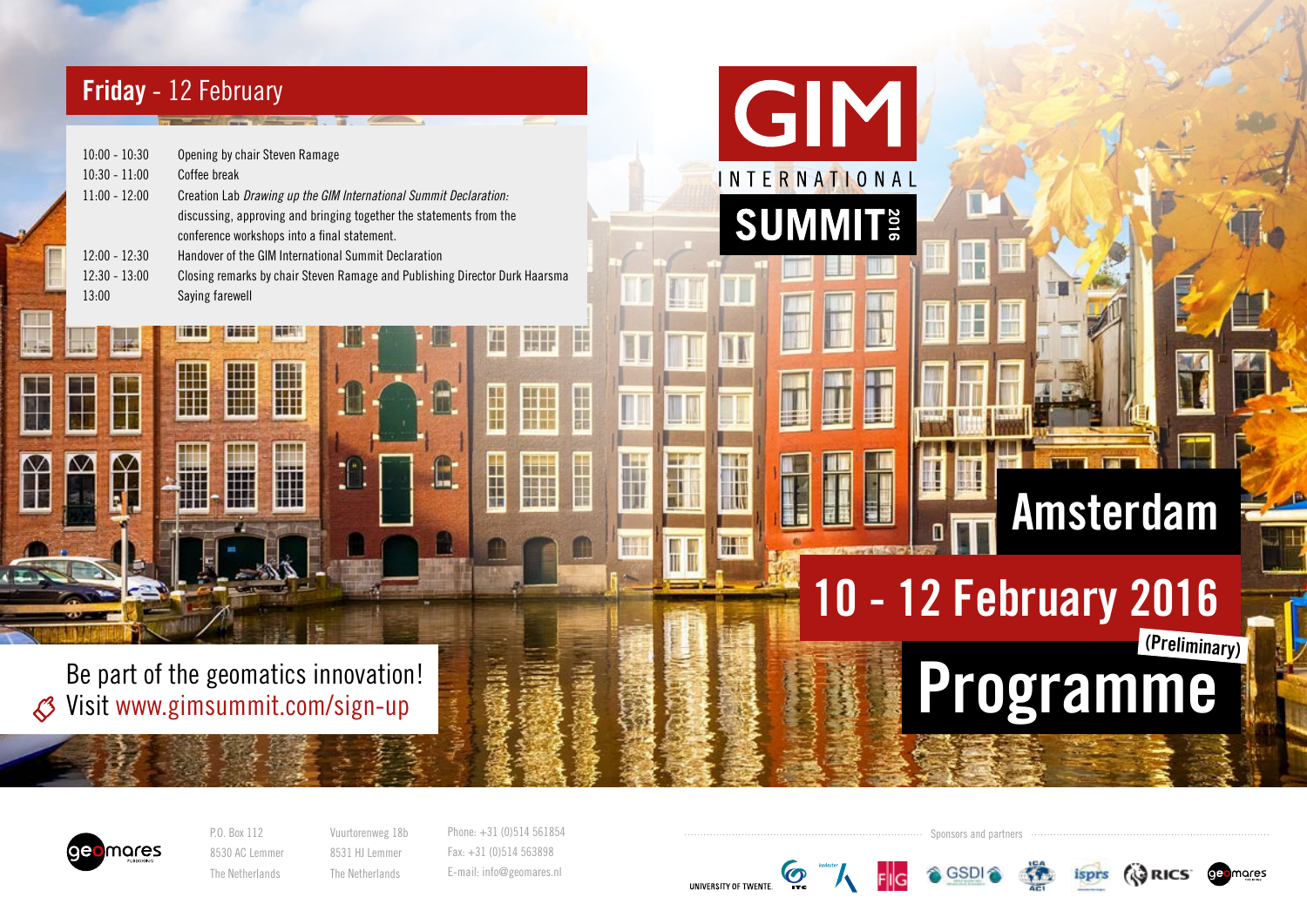### Tuesday - 9 February

18:30 - 21:00 Registration

# Wednesday - 10 February

| $9:30 - 10:00$  | Welcome by Durk Haarsma, Publishing Director GIM International              |
|-----------------|-----------------------------------------------------------------------------|
| $10:00 - 10:15$ | Opening by chair Steven Ramage                                              |
| $10:15 - 11:00$ | Morten Jerven, Associate Professor, Simon Fraser University, Vancouver,     |
|                 | Canada - Author of Africa: Why Economists Get It Wrong                      |
| $11:00 - 11:45$ | Vanessa Watson, Professor of City Planning, University of                   |
|                 | Cape Town, South Africa - African Centre for Cities                         |
| $11:45 - 12:15$ | Coffee break                                                                |
| $12:15 - 12:45$ | Joyeeta Gupta, Professor Law and Policy in Water Resources and Environment, |
|                 | UNESCO-IHE, Delft, The Netherlands                                          |
| $12:45 - 13:15$ | Geert Bouckaert, Professor, Faculty of Social Sciences,                     |
|                 | University of Leuven, Belgium - International Institute                     |
|                 | of Administrative Sciences                                                  |
| $13:15 - 14:00$ | Lunch                                                                       |
| $14:00 - 15:30$ | Workshop Session 1 on Food Security and Agriculture, Water, Urban Planning  |
|                 | and Social Justice and Technical Tours on site in Amsterdam                 |
| $15:30 - 16:00$ | Coffee break                                                                |
| $16:00 - 17:30$ | Workshops Session 2 on Infrastructure for Geo-IT, Urban Planning,           |
|                 | Social Justice, Water & Food Security                                       |
| $17:30 - 18:00$ | Closing session (plenary)                                                   |
|                 | Including speakers' panel                                                   |
| 18:00           | Canal tour                                                                  |
| 20:00           | Dinner                                                                      |





## **Highlighted Food Security and Agriculture**

### Moderator:

Ir. Frits van der Wal, Senior Policy Advisor – Cluster Food & Nutrition Security Focal Point Land Governance, Ministry of Foreign Affairs, The Netherlands

### Inspirer:

Andy Nelson, Professor in Spatial Agriculture and Food Security Faculty of Geo-Information Science and Earth Observation (ITC), University of Twente, The Netherlands

#### Description:

Participants will 'unpack' the global food security challenge. This includes the projected demand to feed 9 billion people by 2050 and to ensure food quality and sustainable food systems. Food security is a multi-dimensional, multi-scaled, societal challenge. Geospatial technologies and information cut across current responses: crop-failure early-warning systems, precision farming and landscape design are just a few examples. However, geospatial possibilities can also pose a threat when used for predatory land acquisition and other malicious activities. This session explores contemporary food security responses and looks ahead to explore what the geospatial sector could and should do.

#### Urban Planning Highlighted <sub>workshop</sub>

#### Moderator:

Martin Kodde MSc, Manager Geo-IT, Fugro GeoServices B.V, The Netherlands

### Inspirer:

Prof. Dr. Ir. Arnold Bregt, Professor of Geo-Information Science, Wageningen University and Amsterdam Institute for Advanced Metropolitan Solutions, The Netherlands

#### Description:

Today, 54 percent of the world's population live in urban areas and that figure is expected to increase to 66 percent by 2050. According to the United Nations, managing urban areas has become one of the most important challenges of the 21<sup>st</sup> century. Sustainability and quality of life are among the main challenges for cities around the world and require new solutions based on innovation and cooperation. In this workshop, Arnold Bregt will present how the Amsterdam Institute for Advanced Metropolitan Solutions is creating answers to these challenges, enabled by geoinformation. Participants will contribute to this exploration of the future role of geoinformation for urban planning and help to define gaps in the current state of technology.

and the property of the control of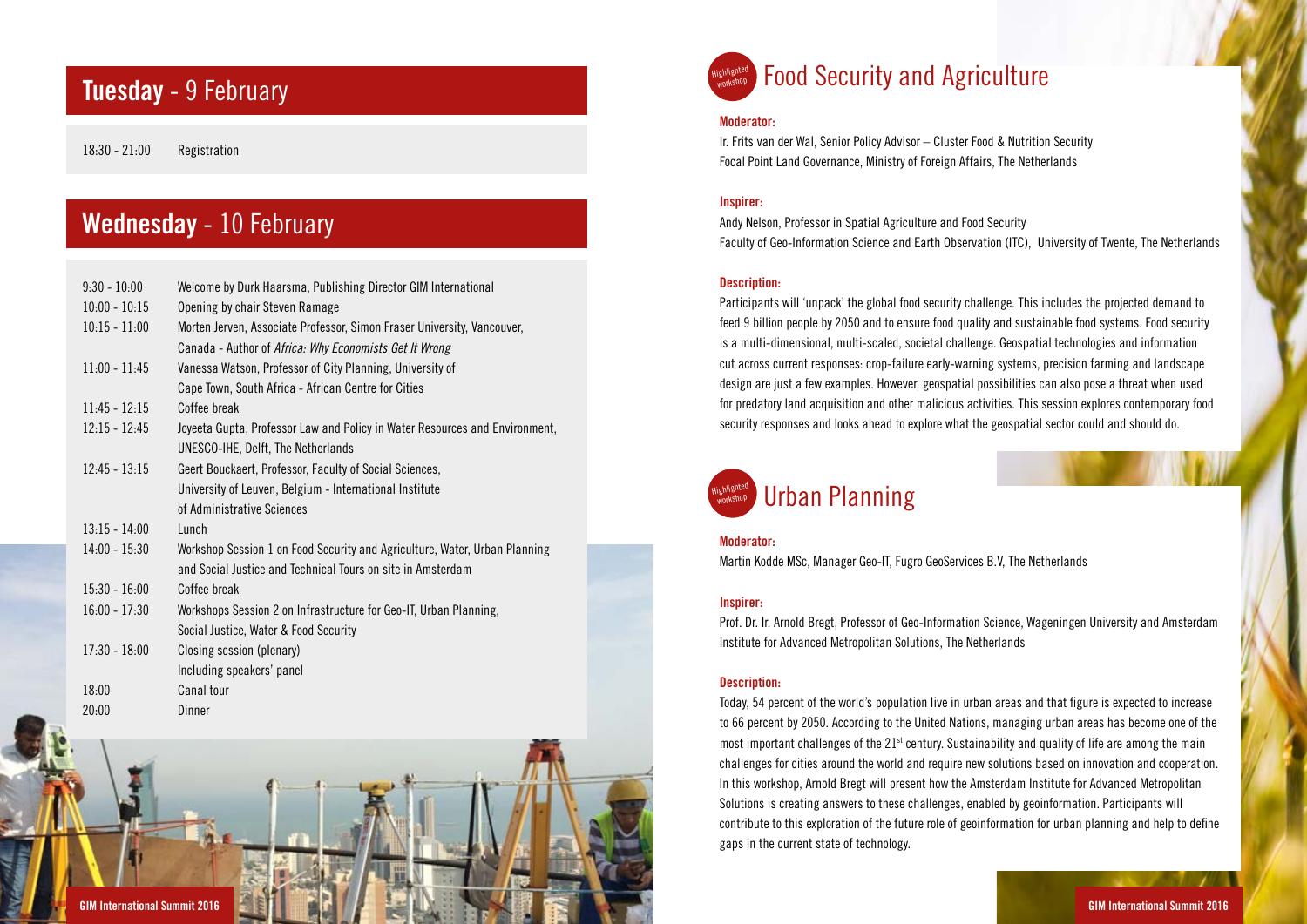# Meet the Conference Committee



Durk Haarsma Publishing Director, Geomares Publishing







Kees de Zeeuw Director, Kadaster International

Martin Kodde Manager Geo-ICT, Fugro GeoServices





Rohan Bennett Assistant Professor, ITC, University of Twente

### Steven Ramage Conference chair





Wim van Wegen Editorial Manager, GIM International

# Technical Tours & Sessions

During off-site technical tours in Amsterdam and technical sessions at the Summit venue, sponsors of the GIM International Summit 2016 will demonstrate and present hardware and software solutions to help solve real-world problems related to the Summit's main themes: urban planning, climate change and food security. Delegates are free to choose which technical tours and sessions they wish to attend. Pre-registration is required.

### Be part of the geomatics innovation! Visit www.gimsummit.com/sign-up

# Thursday - 11 February

| $10:00 - 10:15$ | Opening by chair, Steven Ramage                                               |
|-----------------|-------------------------------------------------------------------------------|
| $10:15 - 11:00$ | Pier Vellinga, Professor of Climate Change, Wageningen University,            |
|                 | The Netherlands – Simplification and Visualisation of Data, Crucial for       |
|                 | Adaptation to Climate Change                                                  |
| $11:00 - 11:45$ | Hans Rosling, Professor of International Health, Karolinska Institute,        |
|                 | Sweden - Gapminder Foundation                                                 |
| $11:45 - 12:15$ | Coffee break                                                                  |
| $12:15 - 12:45$ | Daniel Steudler, Scientific Associate, Swiss Federal Office of Topography     |
|                 | - Cadastral Dimensions - Beyond 2D                                            |
| $12.45 - 13.15$ | Ed Parsons, Geospatial Technologist, Google                                   |
| $13:15 - 14:00$ | Lunch                                                                         |
| $14:00 - 15:30$ | Workshop Session 1 on Climate Change, Migration, Property Rights and          |
|                 | Infrastructure for Geo-IT and Technical Tours & Sessions on-site and off-site |
|                 | in Amsterdam                                                                  |
| $15:30 - 16:00$ | Coffee break                                                                  |
| $16:00 - 17:30$ | Workshop Session 2 on Climate Change, Migration, Property Rights and          |
|                 | Infrastructure for Geo-IT and Technical Tours & Sessions on-site and off-site |
|                 | in Amsterdam                                                                  |
| $17:30 - 18:00$ | Closing session (plenary)                                                     |
| Evening         | Free time                                                                     |
|                 |                                                                               |